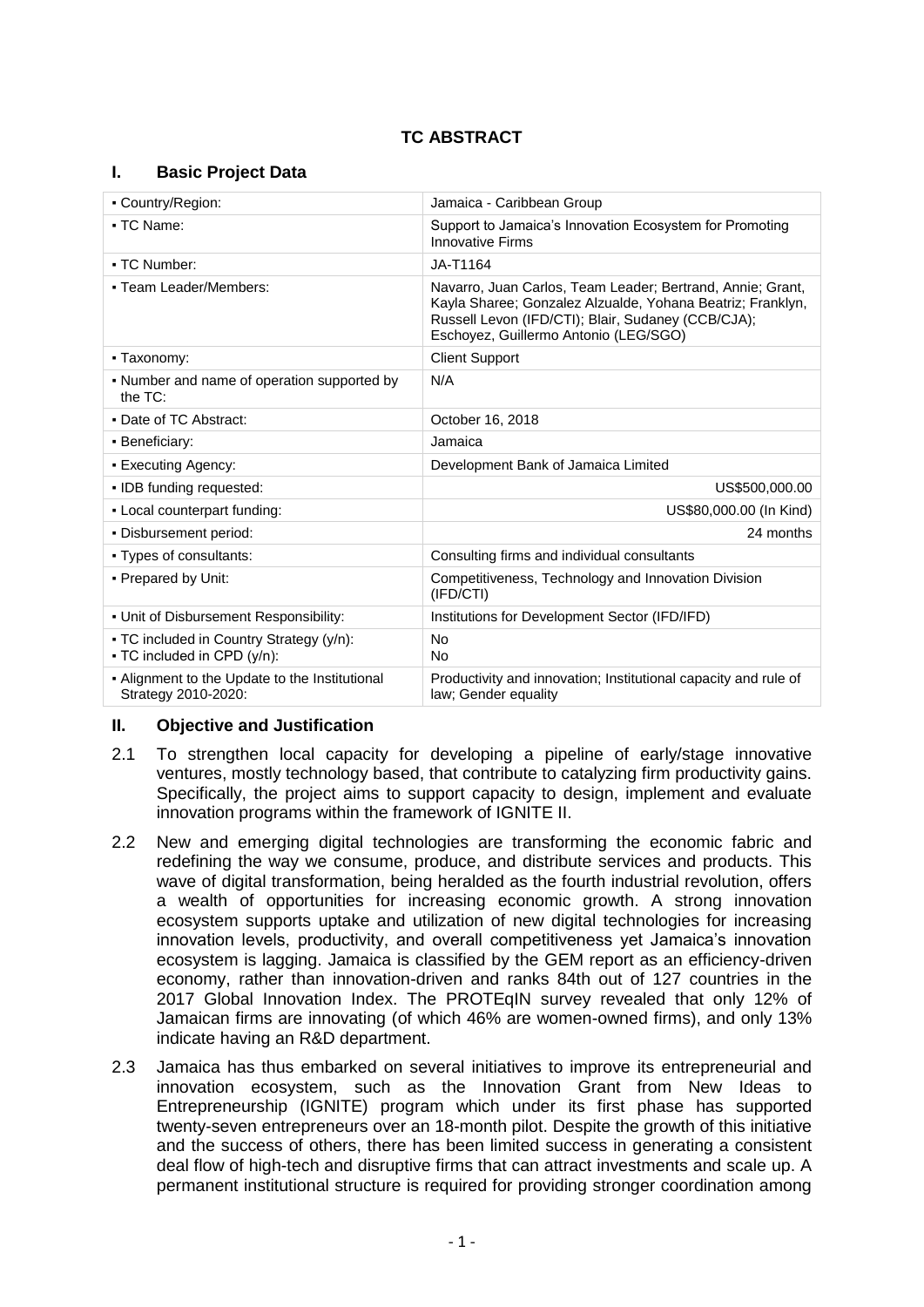complementary activities (financial and technical) to catalyze innovative and high potential firms. A carefully designed Innovation Fund can organize such initiatives to target specific outcomes that can have a great impact on growth in Jamaica.

- 2.4 Secondly, existing incubators and business support organizations in Jamaica face a knowledge gap in their understanding of high-tech entrepreneurs' needs and lack the technical capacity to support incubating technology start-ups and/or ventures. Technology-based firms utilize digital technologies or disruptive and innovative processes that can scale and have exponential benefits on productivity and innovation but require unique support that are not readily available in the current ecosystem. This TC will address these two major gaps in the ecosystem by: (i) the design and operationalization strategy for a gender-sensitized innovation fund to coordinate all innovations grants that support the development of a pipeline of innovative seed/early stage ventures; and (ii) building the capacity of existing local incubators to identify and support the development of a pipeline of more technology-based firms.
- 2.5 This TC is consistent with: (i) the Update to the Institutional Strategy (UIS) 2010-2020 (AB-3008) as it is strategically aligned with the development challenges of productivity and innovation and specifically addresses the special needs of small and vulnerable countries in fostering development through the private sector; (ii) the current IDB Country Strategy with Jamaica (2016-2021), which seeks to support the government in the implementation of reforms to further improve the business climate and the environment for innovation; (iii) the priorities defined in the Innovation, Science and Technology Sector Framework Document; and (iv) the priorities of the "Proposal for the Establishment of the Compete Caribbean Partnership Facility" (GN-2851). The TC complements the IDB-MIF funded ATN/ME-15282-JA to enhance incubators' capability to support high-tech firms.

## **III. Description of Activities and Outputs**

- 3.1 **Component 1: Design and Piloting of High-Tech Incubator** (US\$300,000). This component will assess the current capabilities of existing incubators and the gaps in supporting high-tech firms, especially women-owned firms. An intervention will be designed to make them stronger and better able to provide gender-sensitized support for digital start-ups and early stage ventures. Key outputs under this component include: (i) an assessment and strategy for improving incubators' ability to support high-tech firms; (ii) the design of a pilot for improving incubator services, such as supporting product testing or prototypes for market validation, to high-tech firms; (iii) seed funding to qualified firms selected through the IGNITE program that meet certain criteria; and (iv) establishment of a network of technology business advisors.
- 3.2 **Component 2: Design of Innovation Fund** (US\$100,000). This component will finance the design and strategy for operationalizing a gender-sensitized innovation fund targeted at building a pipeline of innovative pre-seed and early stage ventures in Jamaica. The innovation fund will be gender sensitized to ensure diversity and inclusivity and shall also provide guidelines for identifying environmentally progressive ventures. The design would take a participatory approach in working with stakeholders to define elements such as the target of the fund, instruments by which the fund will operate, the channels for accessing the fund, strategies for ensuring gender equality in selection and evaluation of applicant firms, governance mechanism for administering and managing the fund, strategizing how the fund will be monitored and assessed in achieving set outcomes, and sustainability of the fund. The outputs under this component include: (i) workshops gathering key stakeholders for consultations, input and dissemination of findings; and (ii) report on the design and operationalization strategy of the innovation fund.
- 3.3 **Component 3: Training, Intelligence Monitoring, and Evaluation** (US\$100,000). This component will finance the design of a digitized and gender sensitive monitoring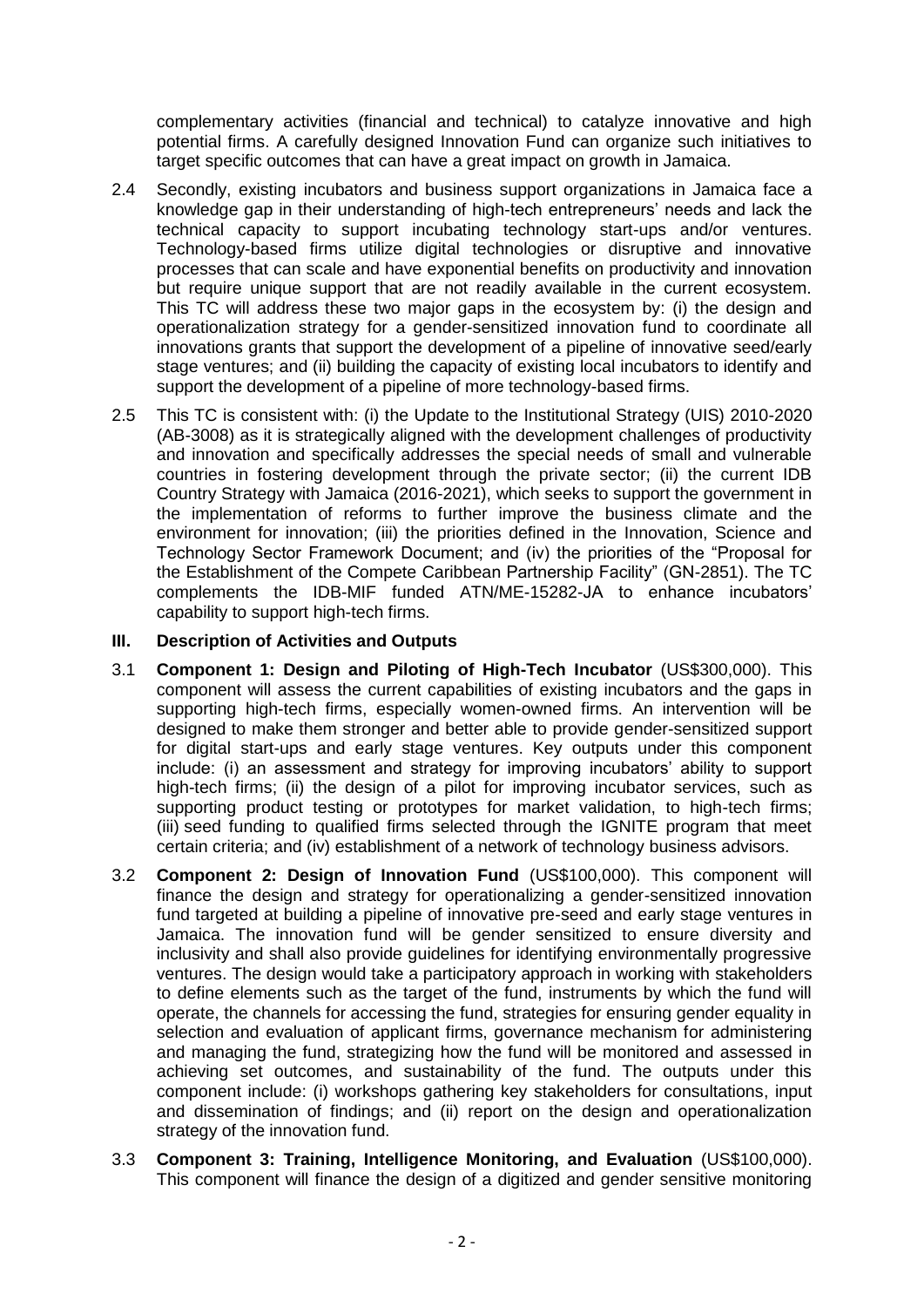and evaluation system for the IGNITE program to permit accurate data collection and analysis that will support informed decision making in improving the program's selection methods, operations, and achievement of outcomes. The design will include recommendations for the type of indicators and data that need to be collected for a robust monitoring and evaluation. This component will also finance training DBJ staff in designing data collection instruments, analyzing data collected, and reporting on performance to project beneficiaries and other stakeholders in order to develop local capacity for replicating the development of the system to other innovation programs. The outputs under this consultancy include: (i) M&E system to manage IGNITE applications; and (ii) training in the design, analysis, and reporting of data to monitor and evaluate various types of innovation programs.

### **IV. Budget**

| <b>Activity/Component</b>                               | <b>IDB/Fund Funding</b> | <b>Counterpart Funding</b> | <b>Total Funding</b> |
|---------------------------------------------------------|-------------------------|----------------------------|----------------------|
| Design and Piloting of<br>High-Tech Incubator           | 300,000.00              | 60,000.00                  | 360,000.00           |
| Design of Innovation<br>Fund                            | 100,000.00              | 0.00                       | 100,000.00           |
| Training, Intelligence<br>Monitoring, and<br>Evaluation | 100,000.00              | 20,000.00                  | 120,000.00           |
| Total                                                   | 500,000.00              | 80,000.00                  | 580,000.00           |

#### **Indicative Budget (US\$)**

## **V. Executing Agency and Execution Structure**

- 5.1 The execution of this TC will be carried out by the Development Bank of Jamaica in coordination with the Competitiveness and Innovation Division (IFD/CTI) and the Compete Caribbean Partnership Facility's (CCPF) Facility Coordination Unit (FCU) established in Country office Barbados and approved under GN-2851. Project output indicators will be monitored following the Monitoring and Evaluation (M&E) framework of the CCPF. The execution and disbursement period will be 24 months and the UDR will be IFD. The activities to be executed are included in the Procurement Plan and will be contracted in accordance with Bank policies as follows: (a) AM-650 for Individual consultants; (b) GN-2765-1 and Guidelines OP-1155-4 for Consulting Firms for services of an intellectual nature and; and (c) GN-2303-20 for logistics and other related services.
- 5.2 The Development Bank of Jamaica (DBJ) has previous experience executing IDB projects (such as JA-L1075: "Credit Enhancement Programme for Micro, Small and Medium Enterprises (MSME)", and JA-M1030: "Supporting the Development of an Entrepreneurial and Early Stage Ecosystem in Jamaica"). Furthermore, the DBJ has expertise and capacity for managing and executing innovation programs. These include: (i) The Jamaica Venture Capital Programme (JVCP) led by the Development Bank of Jamaica (DBJ) which has a focus on developing an entrepreneurial and early stage ecosystem in Jamaica, the National Business Model Competition developed under the JVCP which encourages innovation in local university students and the development of creative enterprises, the National Business Plan Competition supported by the Development Bank of Jamaica (DBJ) to encourage innovation in local university students and the development of creative enterprises; and (ii) the IGNITE Program, now in its second phase –a DBJ grant program for promising start-up businesses to enable them to move from prototype to commercialization. It is reported, that the IGNITE Phase 1 saw "215 full time jobs created; US\$225 million in investments generated; and entities realizing approximately US\$109 million in revenues from the domestic market and exports".